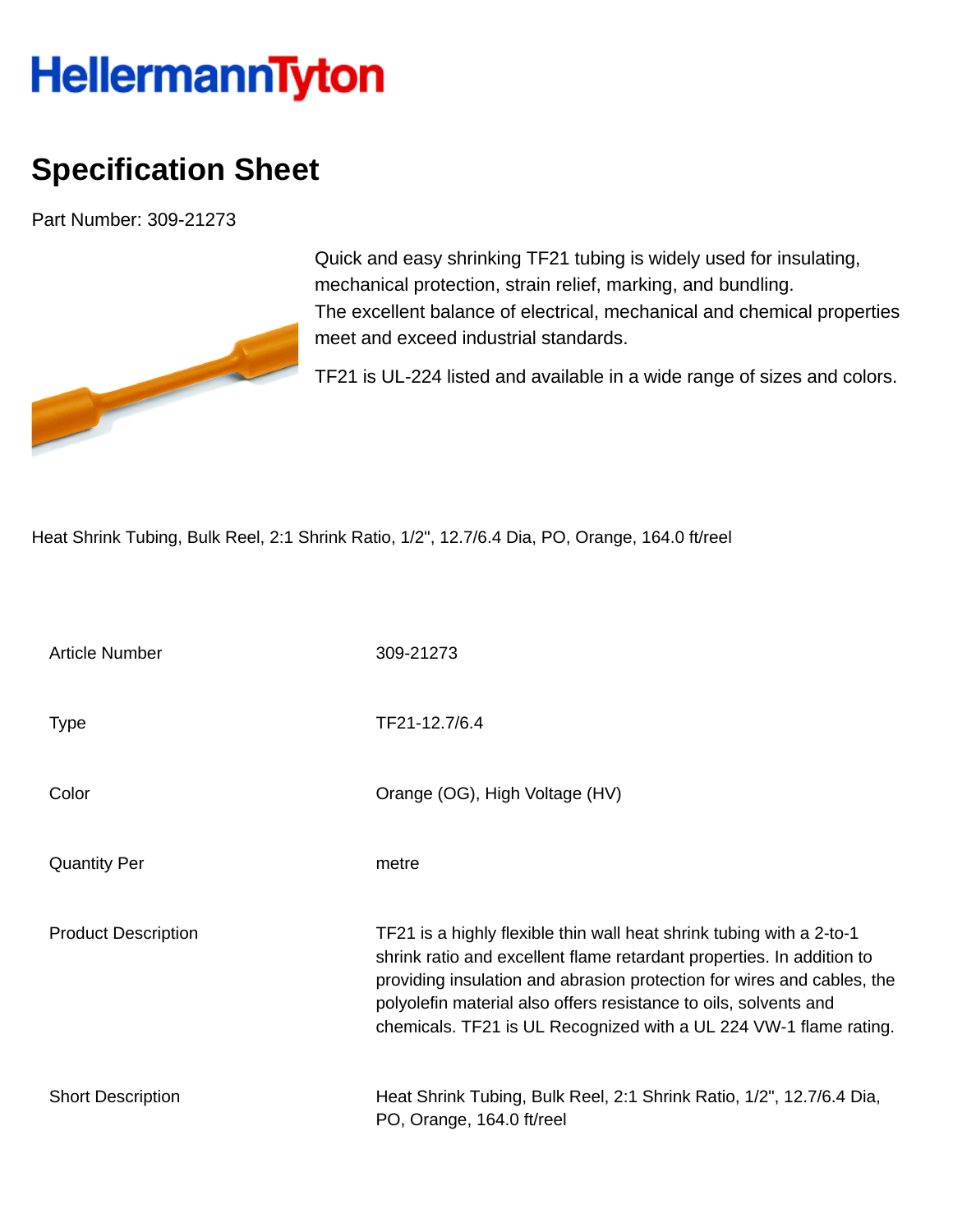| Variant                      | Thin-Wall                                                          |
|------------------------------|--------------------------------------------------------------------|
| Wall Thickness WT (Imperial) | 0.025                                                              |
| Wall Thickness WT (Metric)   | 0.64                                                               |
|                              |                                                                    |
|                              |                                                                    |
| Material                     | Polyolefin, cross-linked (PO-X)                                    |
| <b>Material Shortcut</b>     | PO-X                                                               |
| Flammability                 | ASTM D876                                                          |
| Halogen Free                 | No                                                                 |
| <b>Operating Temperature</b> | -67°F to +275°F (-55°C to +135°C)                                  |
| Reach Compliant (Article 33) | Yes                                                                |
| <b>ROHS Compliant</b>        | Yes                                                                |
| Certification/Specification  | JAR/FAR 25.853 UL   ANSI/UL 224 SAE - AMS - DTL-23053/5 Class<br>1 |
| UL Recognized (US)           | Yes                                                                |